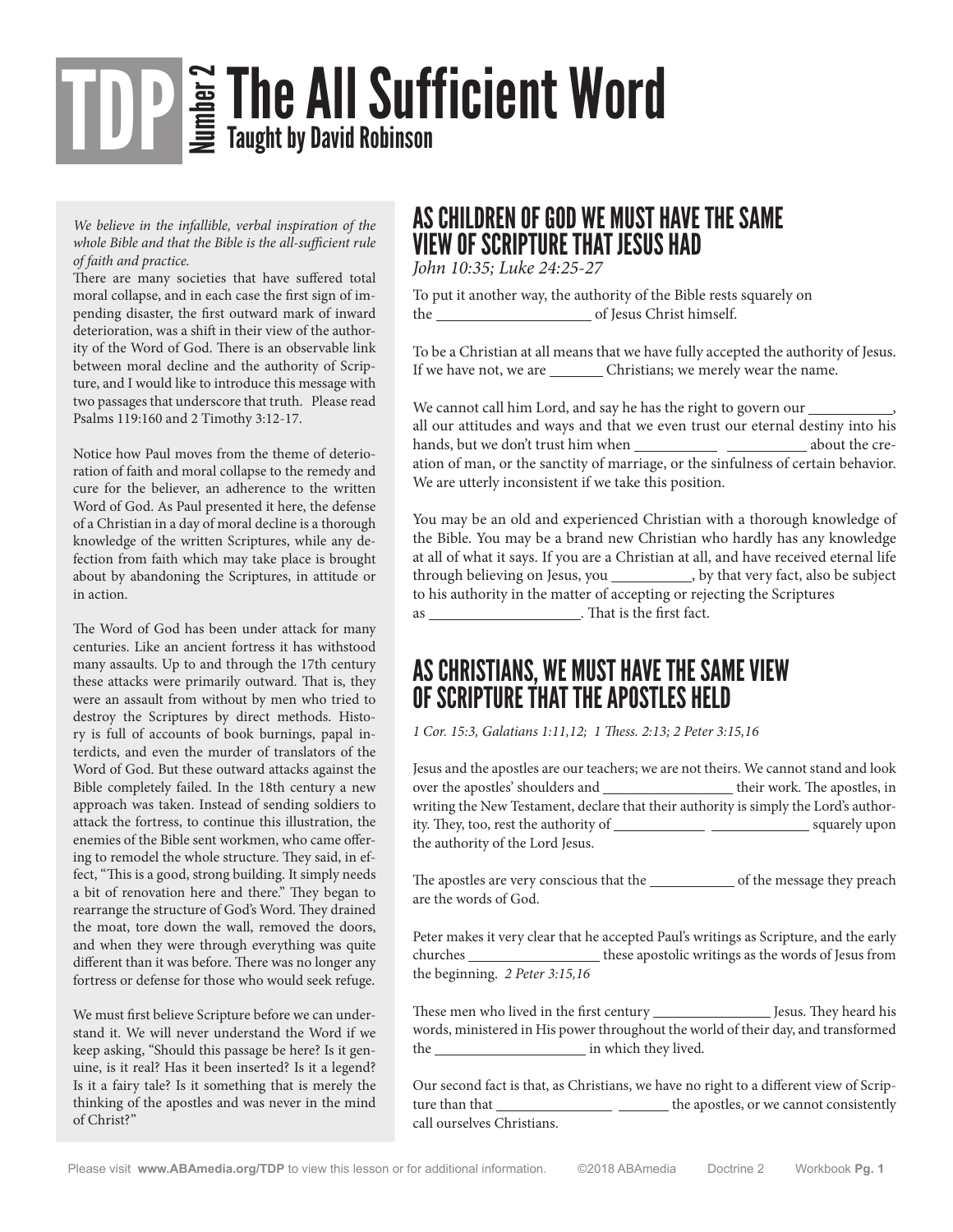## $\mathbf{F}_{\mathbf{H}}^{\mathbf{G}}$  The AII Sufficient Word TDP

If this is our approach, we will never ask, "What does this say to me? What does it mean? Where is the wisdom that I need so desperately in my life?" Those pseudo students and false scholars who feel they are a final authority on what ought to be in the Bible, and what ought not to be there, never seem to be able to understand what the Bible says to them. They exclude themselves from understanding by their attitude of judgment.

Charles Spurgeon's classic illustration puts it forcefully. He said, "The Bible is like a lion. Who ever heard of defending a lion? Just turn it loose, it will defend itself." And so will Scripture!

I talk about the change the gospel has made in my own life, how the Bible has explained life to me, and how it has led me from uncertainty into a rich awareness of life. It has led me into a place of rest and peace of heart as well as freedom from the fear that grips the hearts of so many here on Earth.

Today many of God's children, like Timothy, are attacked by a subtle and devious philosophy that is attempting to undermine the authority of the Word of God, especially in matters of morality. The collapse of moral standards in major parts of human life can be traced directly to false concepts concerning Scripture. We need once again to hear the words of the apostle to his son in the faith, *"Remember the things which you have learned from childhood, these sacred writings which are able to establish you, to keep you, to thoroughly prepare you for every good work." 2 Timothy 3:12-17*

The Word of God is truth, it is reality, and the one characteristic that marks reality is that it does not change. Truth is always true. If it were true ten thousand years ago, it is still true today. That is why a two thousand-year-old book is as valid today as it ever was. Truth is simply unchangeable. Truth is the final measuring stick of any civilization or any individual life.

### WE CAN NEVER DISCOVER THE MESSAGE OF SCRIPTURE WITHOUT FIRST ACCEPTING IT AS TRUE AND AUTHORITATIVE

*Hebrews 4:12; Proverbs 2:3,4*

We are deeply \_\_\_\_\_\_\_\_\_\_\_\_\_\_\_ to scholars gone before for the painstaking work that has been done in Bible knowledge.

There are many translations today that are interesting but not necessarily \_\_ because they are only paraphrases.

We can never understand the Bible until we believe it first. You cannot understand mathematics unless you first believe the underlying principles that have to do with that part of human knowledge. You cannot understand chemistry unless you are willing to accept the chemical formulas that have been set forth. You cannot believe anything until you accept it as genuine and put it to the test of experience, and this is true of the Word.

One of my favorite expressions is, "The Bible says . . ." I do not debate it with anyone; I do not question it; I simply declare it.

### SCRIPTURE DOES NOT NEED TO BE DEFENDED; IT NEEDS TO BE PREACHED *John 4:47, 48*

I have approached people with the question, "Do you believe that the Bible is the Word of God?" If they said, "Yes, I do," we were on solid ground. I knew where to go from there. But when they said to me, as they so frequently do, "No, I don't," I did not know what to say next. Where do you go if people reject what you must use as your authority?

All that is necessary is to use the Scriptures. If it is the word of God, it will confirm itself. It will have in itself inherent power and authority.

When I talk with someone who does not accept the Gospel or who challenges the Bible, I do not bother with defense of the Scriptures; I just go right to the Word.

The whole testimony of a church should be that the preaching of the Bible establishes its authority. We do not need to defend it; we need to declare it, and proclaim it.

The choice that is left to us as Christians is simple; it is always the same in every generation: either we accept the Bible as God's Word to us, His own revelation, His own explanation of the affairs of life and of human history, or, the only other alternative is that we must rest our faith on the shifting, complex, ever-changing authority of modern knowledge and human ability.

It is either Christ or the critics, one or the other. One way leads to moral decline and collapse; the other way brings us to illuminating insights into our own hearts, and into the processes of history and to the place of integrity and character.